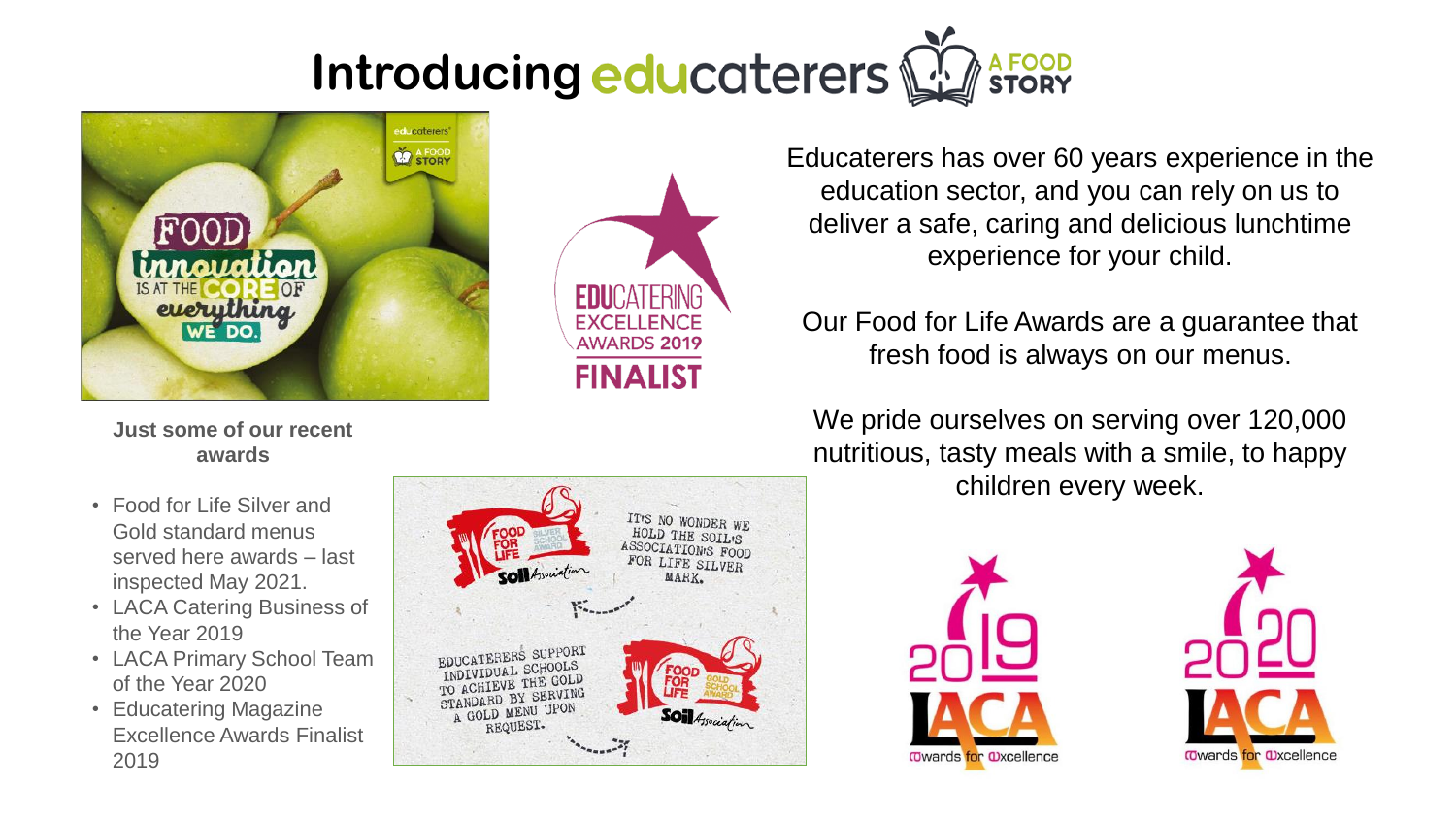

Our menus run on a three week cycle and include<br>lots of popular favourites, including a traditional roas lots of popular favourites, including a traditional roast every Wednesday and fish and chips every Friday.

> Everyday there is a meat or fish option and a vegetarian or vegan choice Some schools offer additional options which may include; cold lunch

Our photo menus – just like the one here on the left, show exactly the meal your child will receive.

Our menus are free from GM ingredients, trans fats and harmful additives.

Our food is from farms which meet UK animal welfare standards.

All our recipes are tested on our young diners and have to get a resounding thumbs up before they feature on our menus.

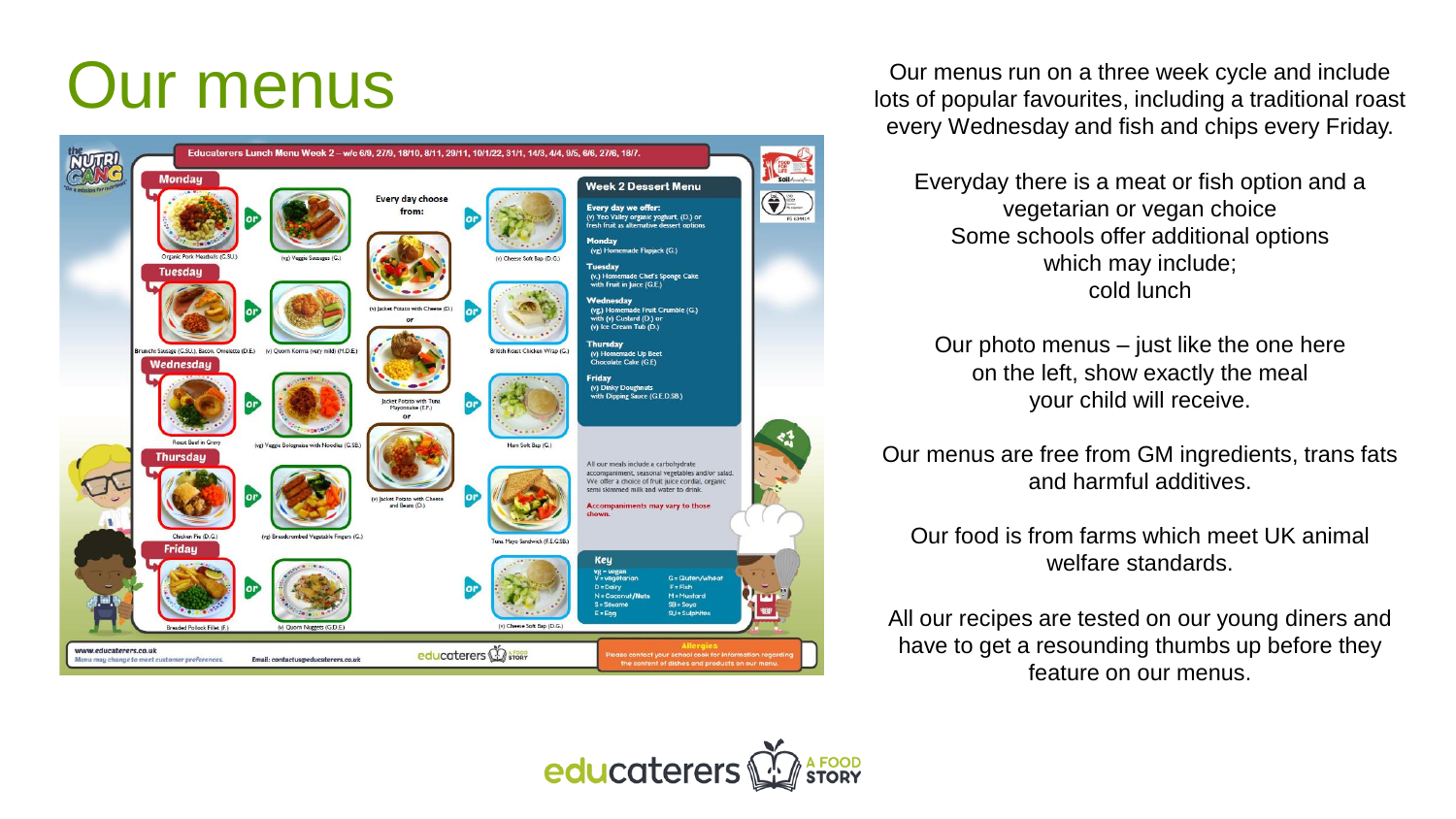# Food allergies, intolerances and other dietary needs

All our kitchen staff undertake allergen awareness training.

We operate a very robust system to ensure each meal ordered is safely delivered to meet the individual customers needs and we are happy to provide menu advice and support for children with medically diagnosed allergens and food intolerances.

At Nursery Hill Primary School every child with a dietary need wears a purple wristband.

Please contact Tracey – your Catering Assistant – with any queries

Educaterers work in partnership with NHS Dietetics teams across the region to support customers with special dietary requirements. Please contact your child's medical practitioner or dietician in the first instance for more information.



"I've never known a more knowledgeable chef – she has shown outstanding knowledge about managing food for children with allergies. It was hugely reassuring."

*Parent of a pupil at Dunchurch Infant School*

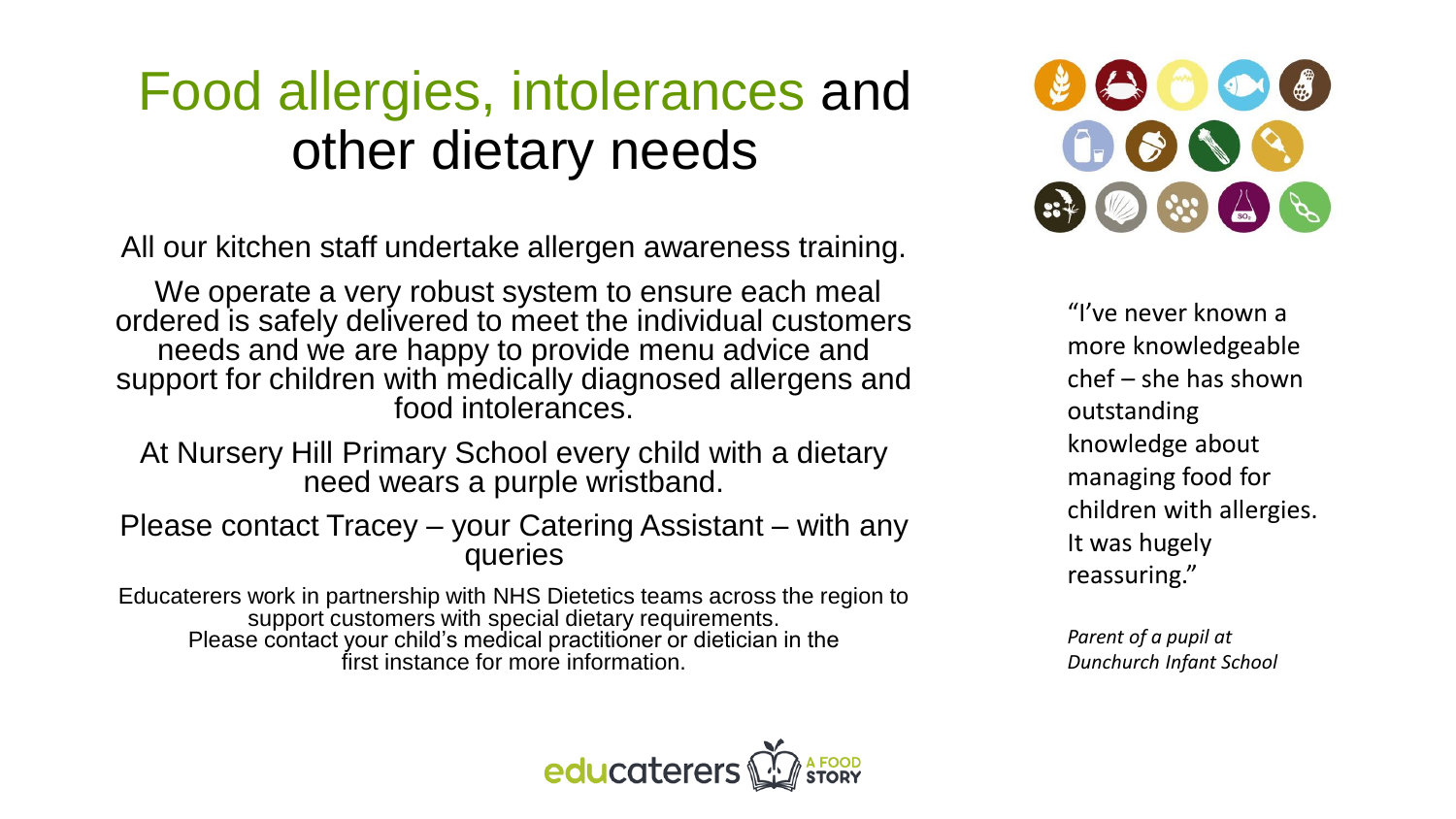## What are Universal Infant Free School Meals and is my child eligible?

If you have a child in Reception or Key Stage 1, your child is entitled to a Universal Infant Free School Meal every day. By offering so much great choice, we're confident your child will find a meal combination they enjoy from our menu to help them develop and excel whilst at school.

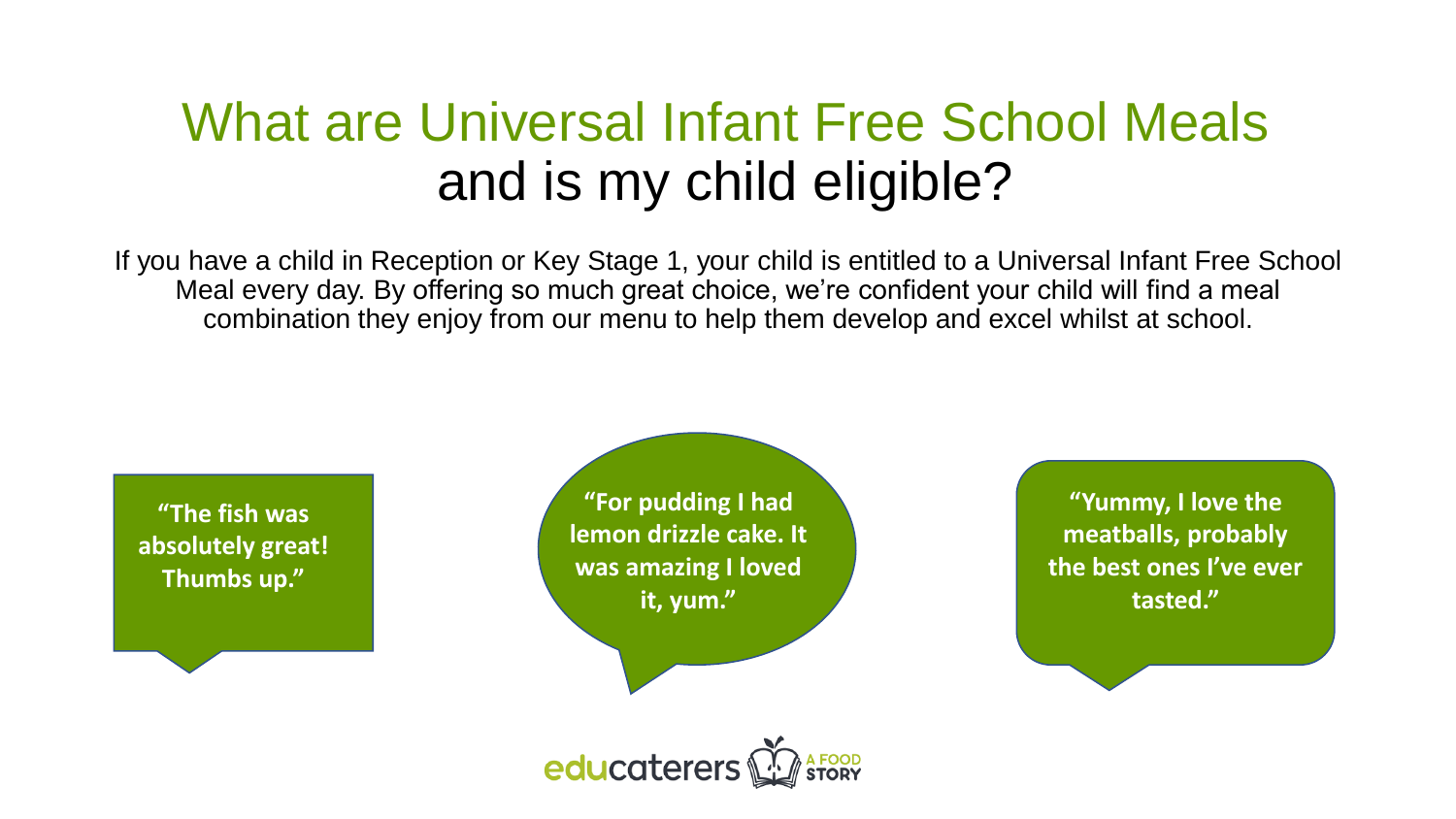### Who are the Nutrigang?



The Nutrigang are Educaterers' cast of characters who help to share important messages about eating well and having fun. We've created these four colourful characters to engage with primary school children and promote healthy eating and encourage a lifelong interest in food, sustainability and ecology.

We are now busy planning a calendar of exciting themed menus for the next school year. More details will follow via your school soon...